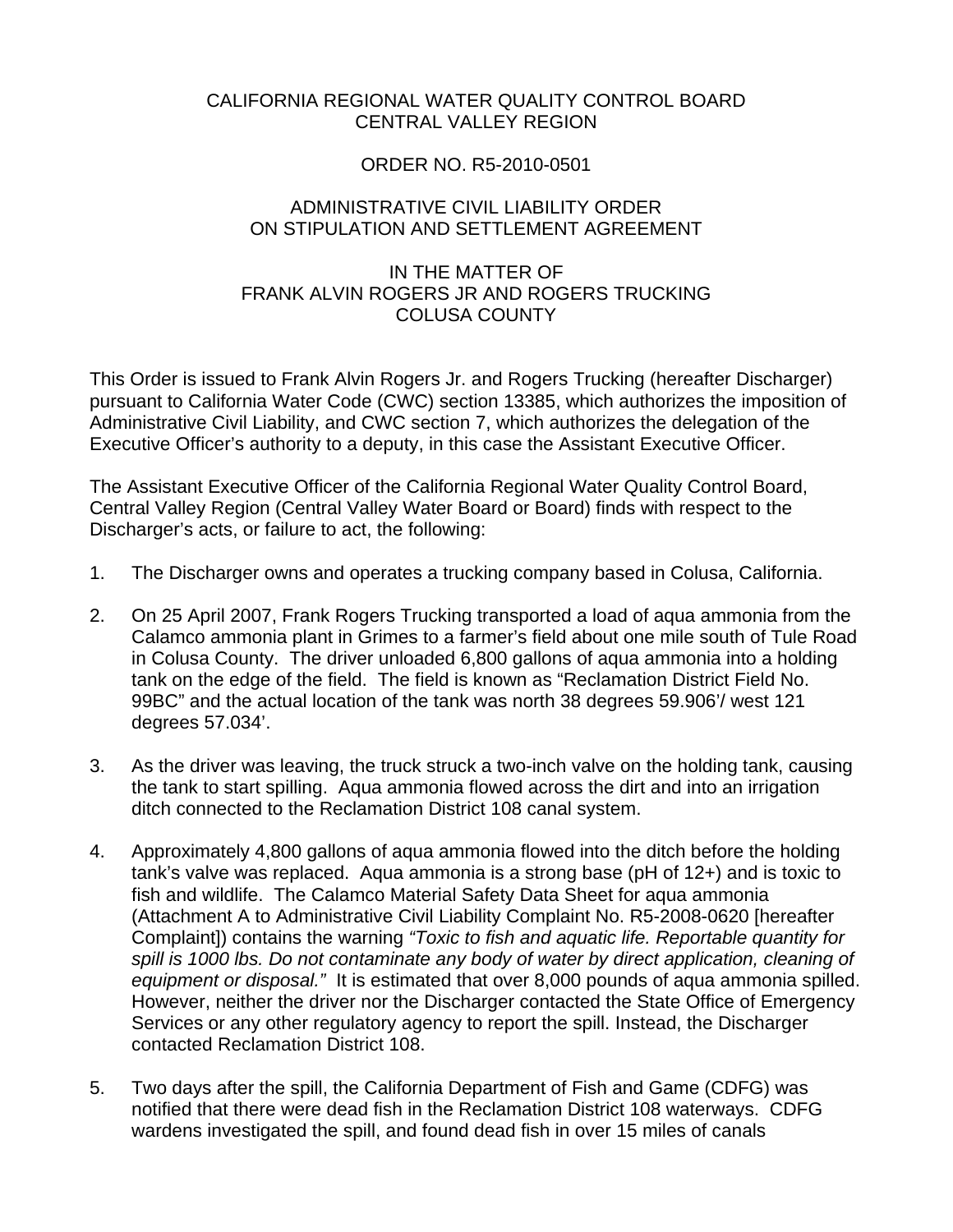downstream of the point that the aqua ammonia entered the canal system (see Attachment B to the Complaint). While the wardens observed an estimated 3,500 dead fish on the surface of the water, it is likely that far more fish and other aquatic organisms had perished and were simply beyond view or already eaten by predators.

6. The CDFG wardens collected water samples from the irrigation canal as soon as they had knowledge of the spill, which was two days after occurrence. The table below shows the concentrations of ammonia and pH at locations upstream and downstream of the spill. It is expected that concentrations were higher immediately following the spill.

|                      | Undissociated |               |      |
|----------------------|---------------|---------------|------|
| Location             | Ammonia as N  | ammonia (NH3) | рH   |
| Upstream of spill    | $0.205$ mg/L  | $0.001$ mg/L  | 7.0  |
| At spill             | 1050.0 mg/l   | 427.0 mg/L    | 10.0 |
| 200 yards downstream | $0.097$ mg/L  | $0.0007$ mg/L | 7.0  |
| 1 mile downstream    | $0.879$ mg/L  | $0.006$ mg/L  | 7.0  |

- 7. According to an analysis of the data by a CDFG Environmental Scientist (found as Attachment C to the Complaint), the discharge was "acutely toxic to aquatic life and caused the death of the fish observed by [the warden]". To maintain a healthy population of aquatic life, the CDFG has determined that undissociated ammonia concentrations should not exceed 0.02 mg/L. Two days after the spill, the concentration was 427 mg/L, over 21,000 times higher than the limit. In addition, the spill also caused the pH of the water to increase by 1,000 times over background. Elevated pH causes a number of adverse effects to aquatic life, including respiratory dysfunction, chemical burns, loss of equilibrium, and untimely death. To protect aquatic life, the Central Valley Water Board's Basin Plan states that the pH of surface waters shall be maintained between 6.5 and 8.5 pH units
- 8. Two days after the spill, Reclamation District 108 employees noticed dead fish and turned off the pumps at the District's Rough and Ready pumping plant. This structure pumps water from the canal system into the Sacramento River. To prevent flooding in the low-lying lands, the District began recycling drainage water into the irrigation delivery canals "through all means possible." District staff collected water samples on 28 April 2007, and after approval, began slowly pumping water into the Sacramento River.
- 9. A proper response for this spill would have included removing contaminated soil and appropriately disposing of it, to ensure that no residual ammonia entered the waterway at a later time. On 30 April 2007, the CDFG wardens visited the spill location and noted that "it appeared as though someone had soaked the spill area with water in order to flush any residual product from the area." This is not an appropriate remedial measure, and may have caused additional ammonia to enter the irrigation canal, adversely affecting aquatic life.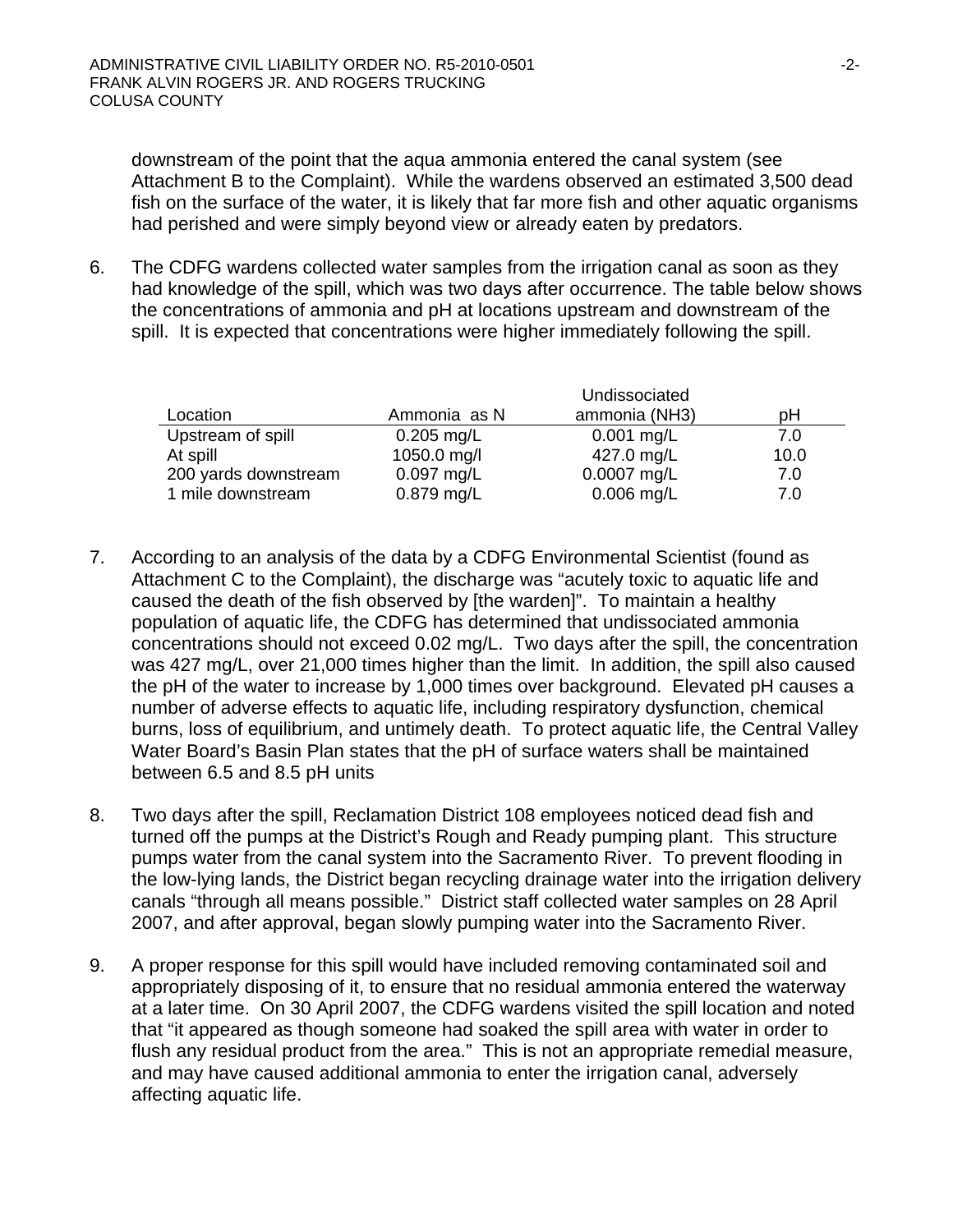#### **Regulatory Considerations**

- 10. As described above, the Discharger discharged aqua ammonia to irrigation canals tributary to the Sacramento River, which is a water of the United States.
- 11. The *Water Quality Control Plan Central Valley Region—Sacramento River and San Joaquin River Basins, Fourth Edition* (hereafter Basin Plan), designates beneficial uses, establishes water quality objectives, and contains implementation plans and policies for all waters of the Basin.
- 12. The designated beneficial uses of the Sacramento River, as specified in the Basin Plan, are municipal and domestic supply; agricultural supply; water contact recreation; noncontact water recreation; warm and cold freshwater habitat; migration of aquatic organisms; spawning reproduction and/or early development; wildlife habitat, and navigation.
- 13. Section 301 of the Clean Water Act (33 U.S.C. § 1311) and CWC section 13376 prohibits discharge of pollutants to surface waters except in compliance with a National Pollutant Discharge Elimination System (NPDES) permit.
- 14. CWC section 13376 states, in part: *"Any person discharging pollutants or proposing to discharge pollutants to the navigable waters of the United States ... shall file a report of the discharge in compliance with the procedures set forth in Section 13260..." and "The discharge of pollutants…except as authorized by waste discharge requirements [NPDES permit]…is prohibited."*
- 15. By failing to file a report of waste discharge as set forth in CWC section 13260 and failing to obtain an NPDES permit prior to the discharges described in the above Findings, the Discharger violated CWC section 13376 and Section 301 of the Clean Water Act.
- 16. CWC section 13385(a) states, in part:
	- *"(a) Any person who violates any of the following shall be liable civilly in accordance with subdivisions (b), (c), (d), (e), and (f):*

*(1) Section 13375 or 13376….* 

*(5) Any requirements of Section 301, 302, 306, 307, 308, 318, 401, or 405 of the Clean Water Act, as amended."* 

- 17. CWC section 13385(c) states, in part:
	- *"(c) Civil liability may be imposed administratively by the state board or a regional board pursuant to Article 2.5 (commencing with Section 13323) of Chapter 5 in an amount not to exceed the sum of both the following:* 
		- *(1)Ten thousand dollars (\$10,000) for each day in which the violation occurs.*
		- *(2) Where there is a discharge, any portion of which is not susceptible to cleanup or is not cleaned up, and the volume discharged but not cleaned up exceeds*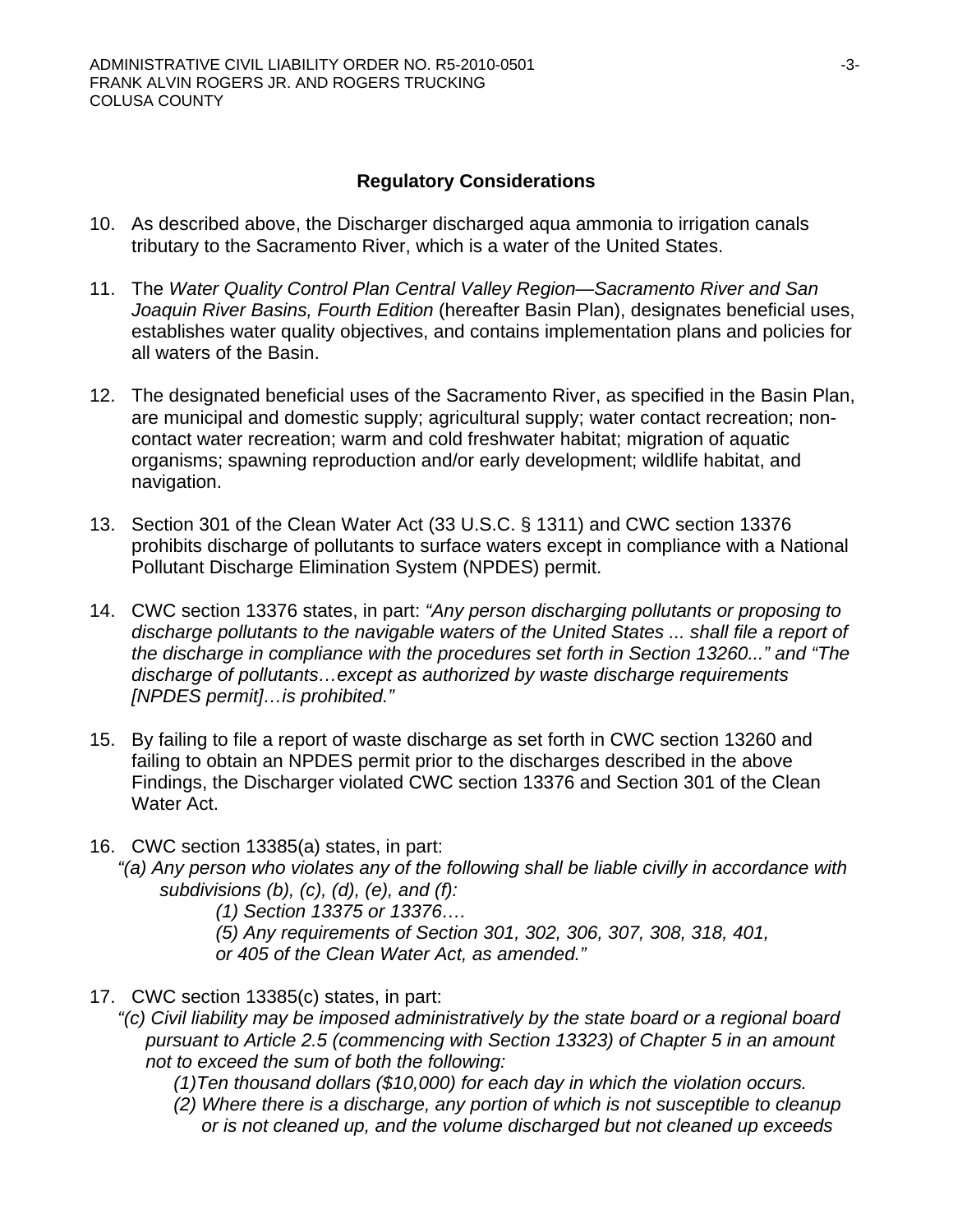*1,000 gallons, an additional liability not to exceed ten dollars (\$10) times the number of gallons by which the volume discharged but not cleaned up exceeds 1,000 gallons."* 

- 18. CWC section 13271(a) states, in part*: "… any person who, without regard to intent or negligence, causes or permits any hazardous substance or sewage to be discharged in or on any waters of the state, or discharged or deposited where it is, or probably will be, discharged in or on any waters of the state, shall, as soon as (A) that person has knowledge of the discharge,(B) notification is possible, and (C) notification can be provided without substantially impeding cleanup or other emergency measures, immediately notify the Office of Emergency Services…"* The Discharger violated CWC 13271(a) by failing to report the spill.
- 19. Pursuant to CWC section 13385(c), the maximum administrative civil liability which can be imposed by the Central Valley Water Board is \$48,000. This amount was calculated as follows:
	- CWC 13385 allows a liability of \$10,000 per day of discharge. Aqua ammonia spilled into the irrigation canal for one known day, on 25 April 2007.
	- CWC 13385 allows a liability of \$10 per gallon discharged, minus the first 1,000 gallons. It is estimated that 4,800 gallons were discharged, so the maximum liability is \$10 x 3,800, equaling \$38,000.
- 20. CWC section 13385(e) states: "*In determining the amount of any liability imposed under this section, the regional board, the state board, or the superior court, as the case may be, shall take into account the nature, circumstances, extent, and gravity of the violation or violations, whether the discharge is susceptible to cleanup or abatement, the degree of toxicity of the discharge, and, with respect to the violator, the ability to pay, the effect on its ability to continue its business, any voluntary cleanup efforts undertaken, any prior history of violations, the degree of culpability, economic benefit or savings, if any, resulting from the violation, and other matters that justice may require.*"
- 21. Pursuant to CWC section 13385(e), administrative civil liability at minimum must be equivalent to the economic benefit accrued by the Discharger for its actions resulting in this spill and fish kill. The Discharger received an economic benefit by not appropriately removing the contaminated soil or taking actions to prevent the spread of the ammonia once it entered the irrigation canal. Central Valley Water Board staff is unable to precisely calculate the economic benefit, but it is estimated to be below the assessed penalty.
- 22. On 17 November 2008, Assistant Executive Officer Jack Del Conte issued the Complaint to the Discharger. The Complaint proposed forty-eight thousand dollars (\$48,000) in civil liability pursuant to CWC section 13385. The amount of the liability was established based on a review of the factors cited in CWC section 13385(e).
- 23. Following issuance of the Complaint, the Discharger and the Board's Prosecution Team conferred for the purpose of settling the alleged violations. On 12 November 2009, after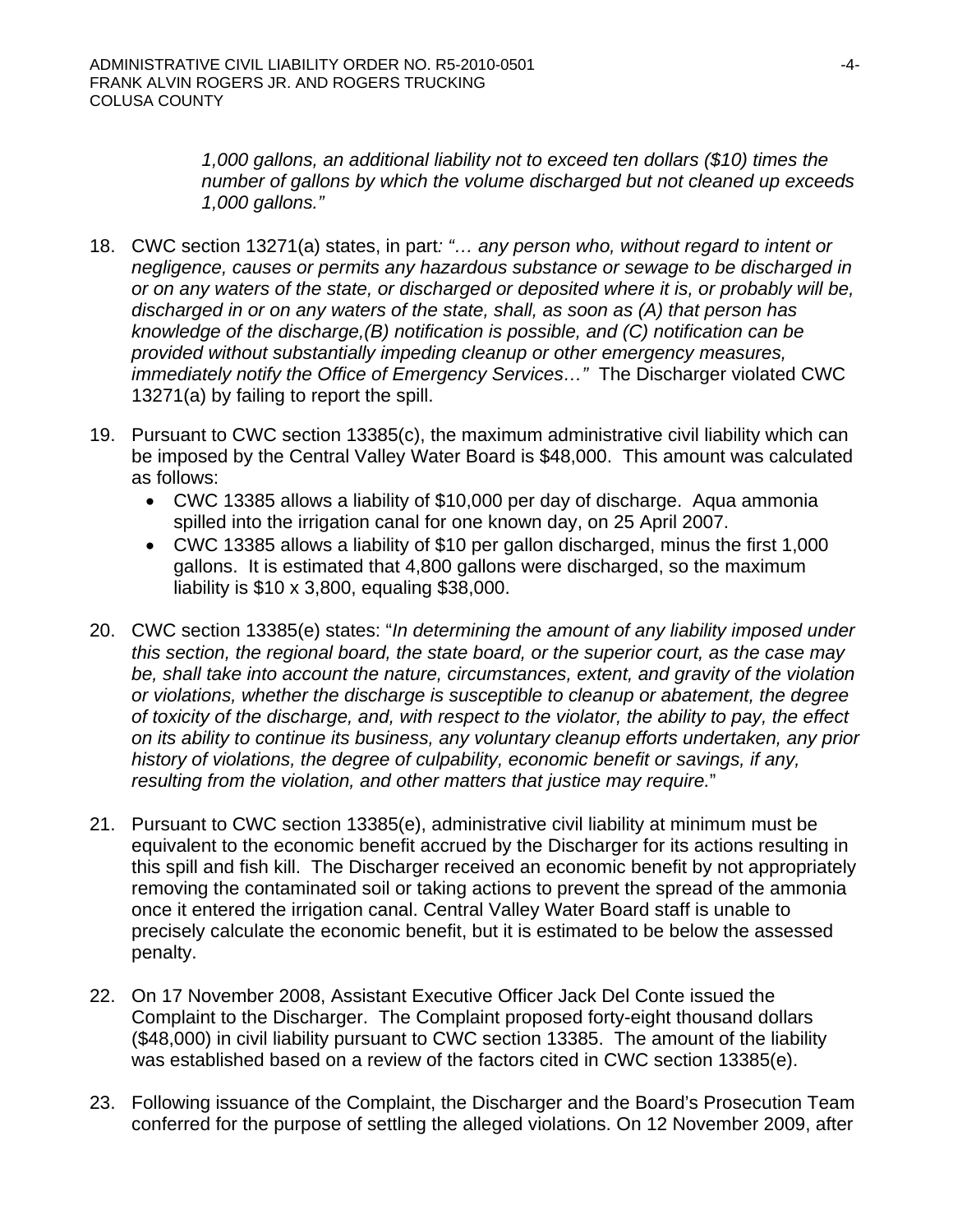arms-length negotiations, the Discharger submitted a proposal to settle the Complaint by paying thirty thousand dollars (\$30,000). This settlement proposal was accepted by the Executive Officer, who is the head of the Board's Prosecution Team, as memorialized in the Settlement Agreement and Mutual Release attached hereto and incorporated herein by this reference. Pursuant to CWC section 13385(e), the Central Valley Water Board has considered the following factors:

*Nature and Circumstances.* On 25 April 2007, a driver working for Rogers Trucking Company accidentally caused a spill of approximately 4,800 gallons of aqua ammonia. The spill was not reported to the Office of Emergency Services or any other regulatory agency. Instead, the Discharger contacted Reclamation District 108. The ammonia flowed into an irrigation ditch connected to the Reclamation District 108 canal system. Two days later, California Department of Fish and Game (CDFG) wardens were notified that dead fish were present in the canal system. An investigation found dead fish in over 15 miles of canals downstream of the point that the aqua ammonia entered the waterway.

*Gravity***.** The Discharger had a duty to report the spill. Failing to do so resulted in a greater environmental impact; caused the CDFG to expend resources on a full investigation; and caused Reclamation District 108 to expend resources to modify its pumping and delivery system, sample the water, and remove and dispose of the dead fish.

*Toxicity.*Aqua ammonia is acutely toxic to aquatic life. The spill caused the death of over 3,500 fish and other aquatic organisms. To maintain a healthy population of aquatic life, the CDFG has determined that undissociated ammonia concentrations should not exceed 0.02 mg/L. Two days after the spill, the concentration was 427 mg/L, over 21,000 times higher than the limit.

*Susceptibility of the Discharge to Cleanup.* If the Discharger had notified any regulatory agency of the spill, then the impact to aquatic life could have been minimized by the following measures: Pumper trucks could have been used to remove contaminated water from the irrigation canal. Impacted soils could have been removed and disposed of properly. However, the Discharger's failure to notify any regulatory agency precluded any appropriate cleanup from taking place.

*Ability of the Discharger to Pay.* The business address of the Rogers Trucking is 3832 Holloway Road, Colusa, California 95932. Staff conducted an investigation into the address of the business, and determined that there are several businesses at this location, including Nor Cal Ag Rentals, Inc., Moore Aviation, Inc., and Louis Putnam Auctioneers, Inc. Nor Cal Ag Rentals, Inc. is also owned by Mr. Frank Alvin Rogers, Jr. Mr. Rogers also owns B&S Trucking, another trucking company located in Colusa County. In addition, Mr. Rogers also owns several properties in Colusa and Sutter Counties. There is no indication that the Discharger would be financially incapable of paying the assessed liability.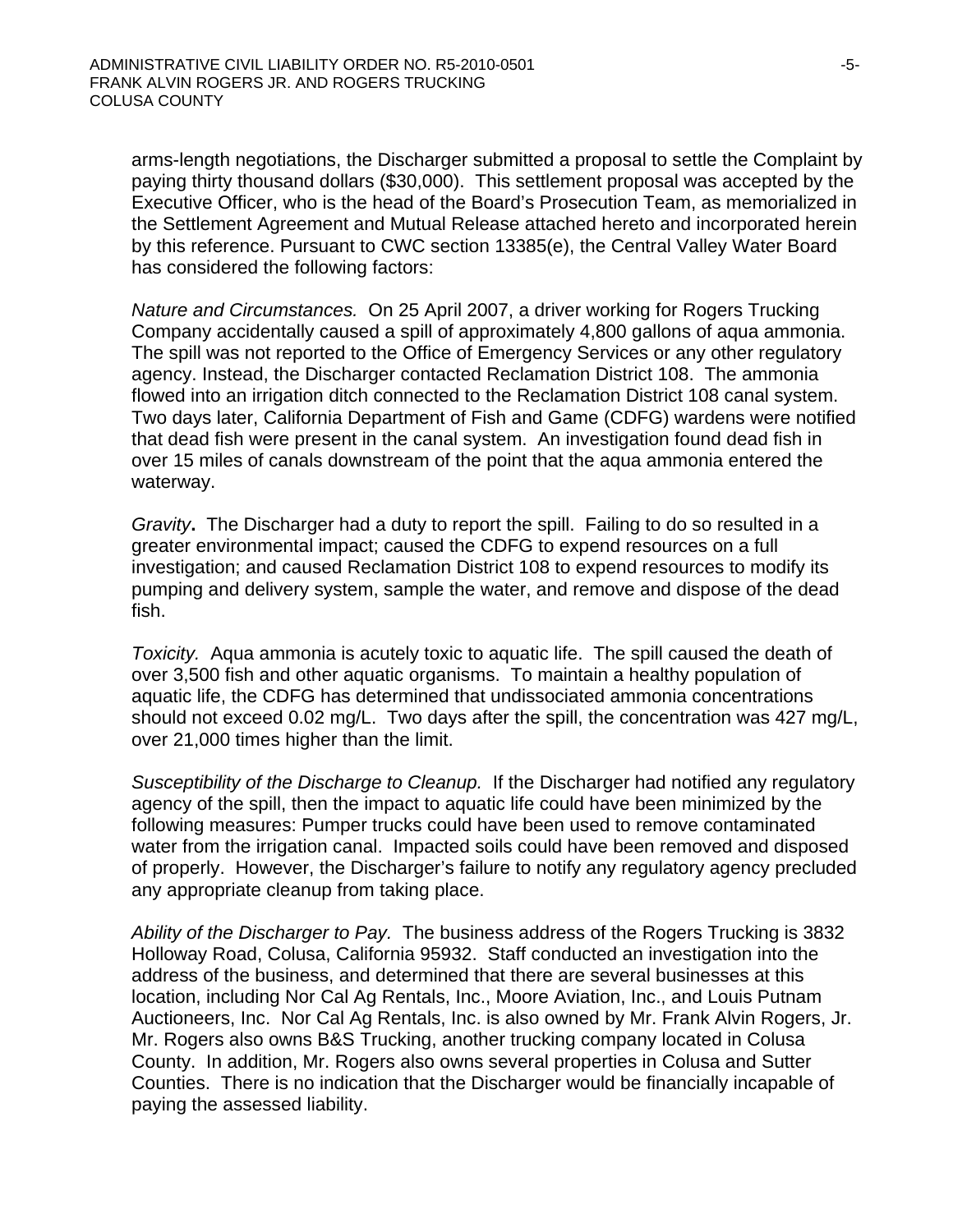*Voluntary Cleanup Efforts.* No effort was made by the Discharger to clean up the discharge of aqua ammonia. Reclamation District 108 arranged for the removal of the dead fish from the canals and the disposal of the carcasses at a rendering plant. The Discharger later agreed to pay the bills incurred by Reclamation District 108. Someone attempted to clean the soil at the spill site by flushing the contaminated soil with water; however, this action almost certainly resulted in additional aqua ammonia entering the waterway.

*Prior History of Violations.*Central Valley Water Board staff is not aware of any prior water quality violations attributed to this Discharger.

*Degree of Culpability.* As the owner of a trucking company licensed to haul hazardous materials, the Discharger must be aware of the type of materials that it hauls and what to do in the event of a spill. The Discharger must also train its employees about the steps to take in the event of a spill. The Discharger was hauling aqua ammonia, which is a hazardous material commonly used as a fertilizer in the Colusa area. The Material Data Safety Sheet for ammonium hydroxide solution 24.9% (i.e., aqua ammonia) states that the material is "toxic to fish and aquatic life. Reportable quantity for a spill is 1000 pounds. Do not contaminate any body of water by direct application, cleaning of equipment, or disposal." Central Valley Water Board staff calculates that the 4,800 gallons which spilled is equivalent to over 8,000 pounds. It was the Discharger's duty to immediately report the spill to the Office of Emergency Services so that measures could be taken to minimize the environmental impact. Even if less than 1,000 pounds had spilled, the Discharger still had the duty to report the spill pursuant to CWC section 13271.

*Economic Benefit*. The Discharger received an economic benefit by not appropriately removing the contaminated soil or taking the appropriate actions to prevent the spread of the aqua ammonia once it entered the irrigation canal. Central Valley Water Board staff is unable to precisely calculate the economic benefit, but it is estimated to be below the assessed penalty.

*Other Matters As Justice May Require*. Board staff has spent approximately 200 hours investigating this incident and preparing this Order. The total cost for staff time is approximately \$30,000, based on a rate of \$150 per hour.

- 24. On 23 April 2009, the Central Valley Water Board delegated the authority to issue Administrative Civil Liability Orders, where the matter is not contested by the Discharger, to the Executive Officer, or to an Assistant Executive Officer when the Executive Officer is serving as head of the Board's Prosecution Team (Resolution R5-2009-0027). Pamela Creedon is serving as the head of the Board's Prosecution Team for this matter, and therefore Assistant Executive Officer Kenneth D. Landau has the authority to issue this Order.
- 25. This Order constitutes a settlement of the violations herein mentioned. Notice of this settlement was published on the Central Valley Water Board's website, in a newspaper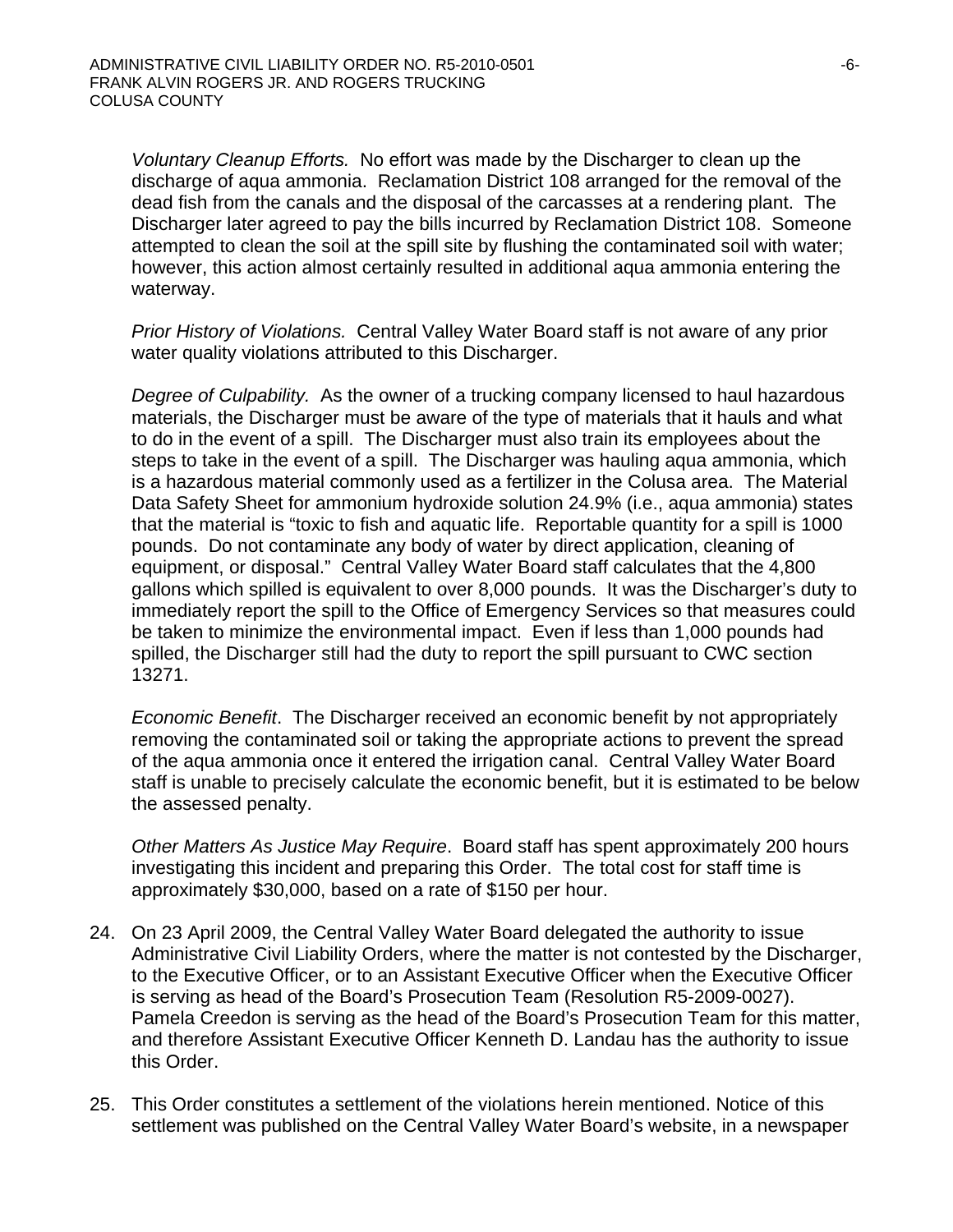of general circulation in the community, and was provided to all interested parties. The 30-day public notice and comment period mandated by Federal regulations (40 CFR 123.27) has expired.

26. Issuance of this Administrative Civil Liability Order to enforce CWC Division 7, Chapter 5.5 is exempt from the provisions of the California Environmental Quality Act (Pub. Resources Code section 21000 *et seq*.), in accordance with California Code of Regulations, title 14, section 15321(a)(2).

## **IT IS HEREBY ORDERED THAT:**

- 1. No later than 30 days from the date on which this Order is issued, Frank Alvin Rogers Jr. and Rogers Trucking shall pay **thirty thousand dollars (\$30,000)** in administrative civil liability. Payment shall be made by check made payable to the *State Water Pollution Cleanup and Abatement Account* and remitted to the Central Valley Regional Board located 11020 Sun Center Drive, Suite 200, Rancho Cordova, California. Payment of the full liability amount shall resolve the violations charged in the Complaint.
- 2. If the Discharger fails to make the payment in accordance with this Order, the Assistant Executive Officer may refer this matter to the California Attorney General to obtain compliance with the terms of this Order.
- 3. This Order is final, and shall be effective immediately upon signature.
- 4. Any person aggrieved by this action of the Central Valley Water Board may petition the State Water Board to review the action in accordance with CWC section 13320 and California Code of Regulations, title 23, sections 2050 and following. The State Water Board must receive the petition by 5:00 p.m., 30 days after the date of this Order, except that if the thirtieth day following the date of this Order falls on a Saturday, Sunday, or state holiday (including mandatory furlough days), then the petition must be received by the State Water Board by 5:00 p.m. on the next business day. Copies of the law and regulations applicable to filing petitions may be found on the Internet at: http://www.waterboards.ca.gov/public\_notices/petitions/water\_quality or will be provided upon request.

*Original signed by* 

\_\_\_\_\_\_\_\_\_\_\_\_\_\_*\_\_\_\_\_\_\_\_\_\_\_\_\_\_\_\_\_\_\_\_\_\_\_*\_\_\_\_ KENNETH D. LANDAU, Assistant Executive Officer

11 January 2010\_\_\_\_\_\_\_\_\_\_\_\_\_\_\_\_

**Date**